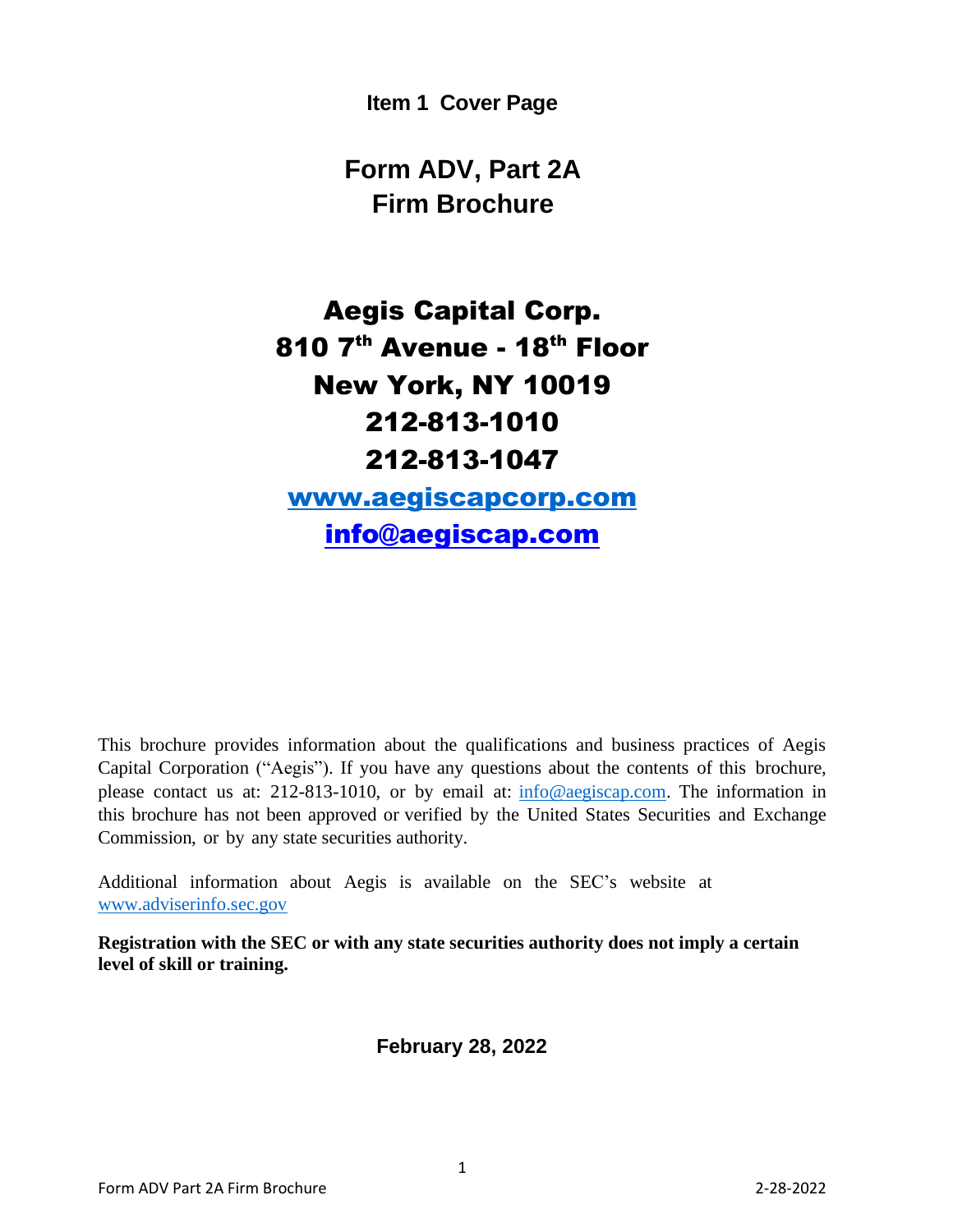## <span id="page-1-0"></span>**Item 2 Material Changes**

This Brochure is dated February 28, 2022. Clients should carefully review this Brochure in its entirety. Aegis has made the following material and other updates since the previous Brochure was filed on January 29, 2021

#### <span id="page-1-1"></span>**Material Changes since the Last Update**

Item 9. has been updated to reflect disclosure relating to regulatory matters that have resolved since the last publication of this Brochure. Investors can access information relating to Aegis's regulatory history at [www.brokercheck.com.](http://www.brokercheck.com/)

#### <span id="page-1-2"></span>**Full Brochure Available**

Whenever you would like to receive a complete copy of our Brochure, please contact us by telephone at: 212-813-1010 or by email at: [info@aegiscap.com.](mailto:info@aegiscap.com)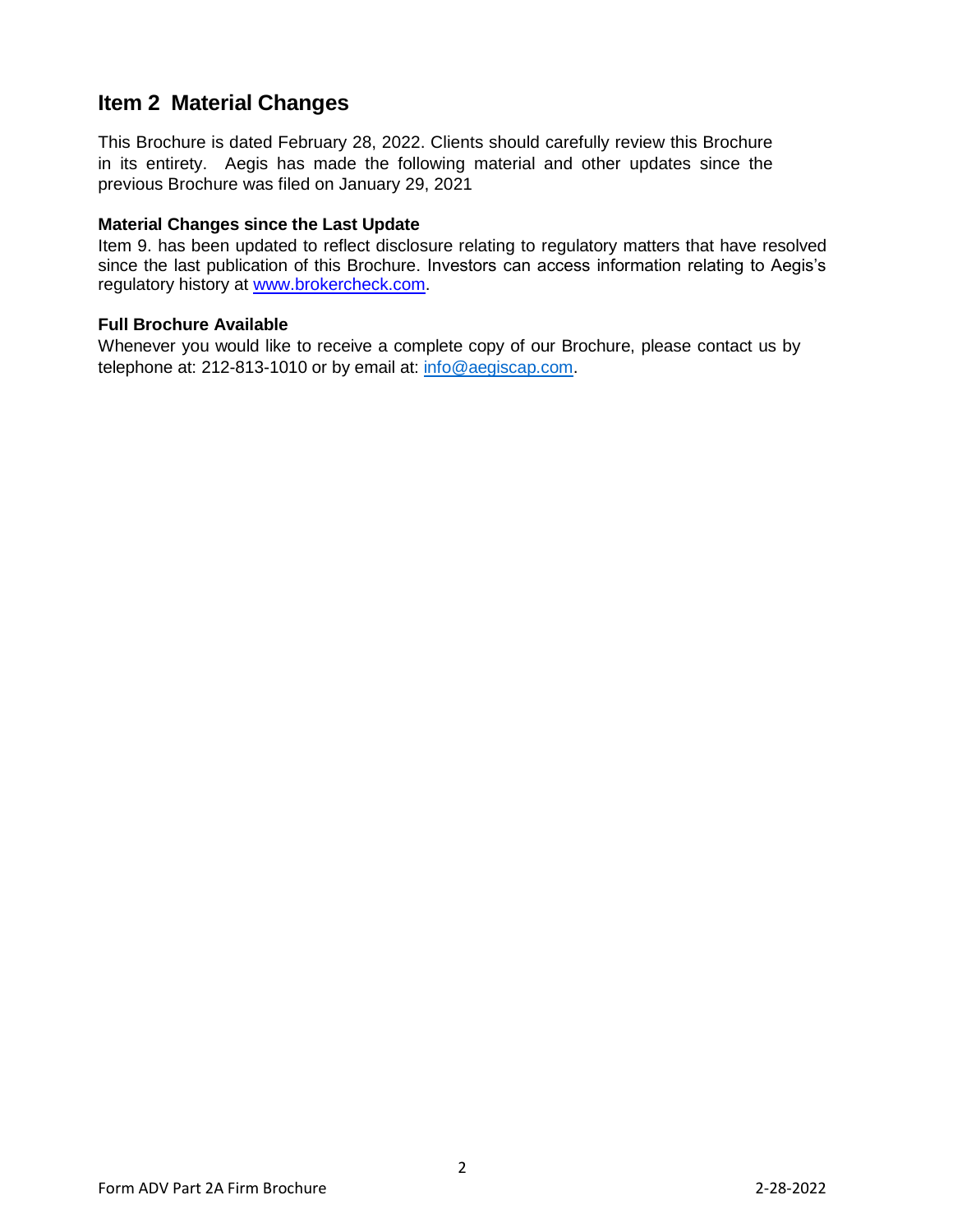## **Item 3 Table of Contents**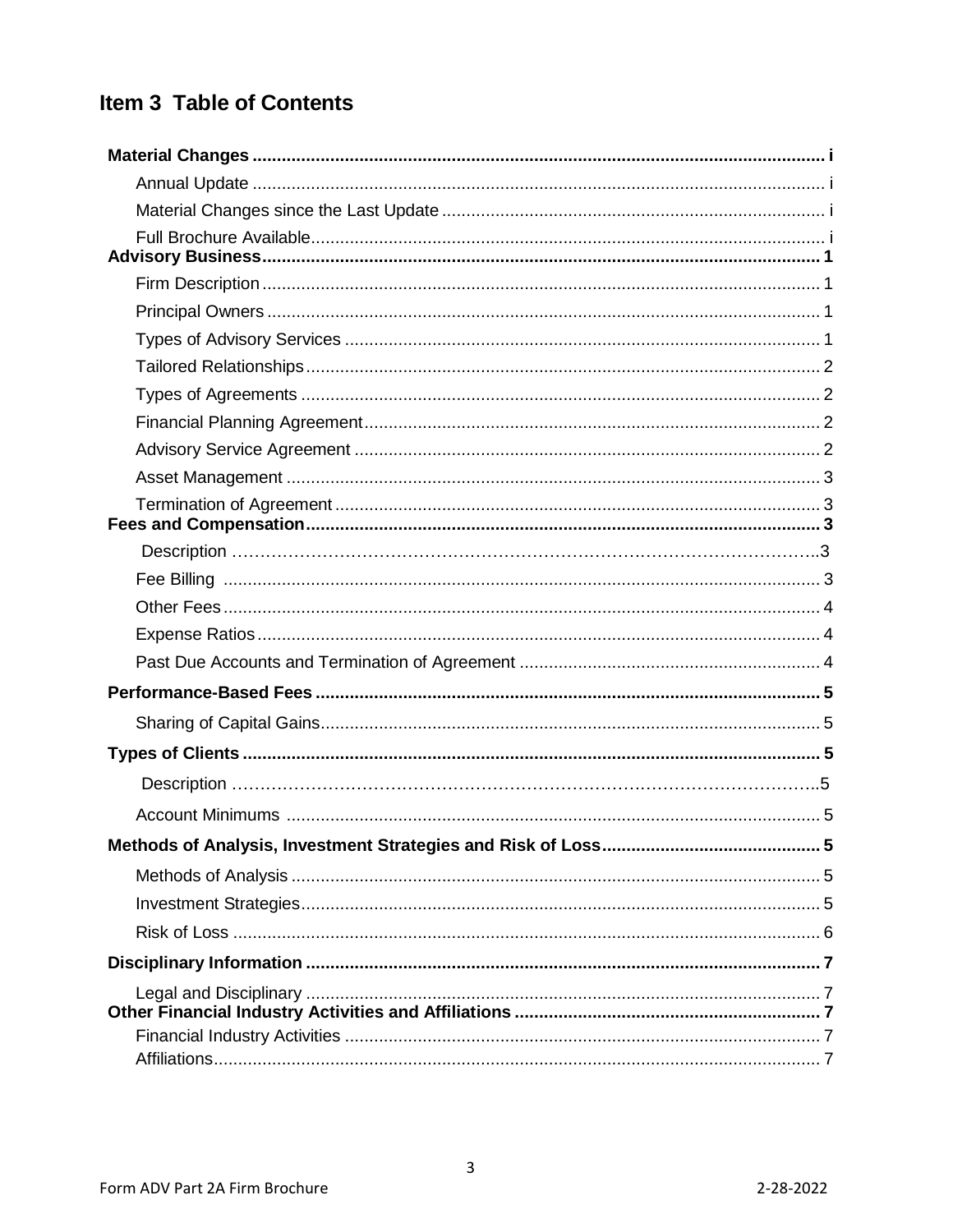| Code of Ethics, Participation or Interest in Client Transactions and Personal Trading7 |     |
|----------------------------------------------------------------------------------------|-----|
|                                                                                        |     |
|                                                                                        |     |
|                                                                                        |     |
|                                                                                        |     |
|                                                                                        |     |
|                                                                                        |     |
|                                                                                        |     |
|                                                                                        |     |
|                                                                                        |     |
|                                                                                        |     |
|                                                                                        |     |
|                                                                                        |     |
|                                                                                        |     |
|                                                                                        |     |
|                                                                                        |     |
|                                                                                        |     |
|                                                                                        |     |
|                                                                                        |     |
|                                                                                        |     |
|                                                                                        |     |
|                                                                                        |     |
|                                                                                        |     |
|                                                                                        | .10 |
|                                                                                        |     |
|                                                                                        |     |
|                                                                                        |     |
|                                                                                        |     |
|                                                                                        |     |
|                                                                                        |     |
|                                                                                        |     |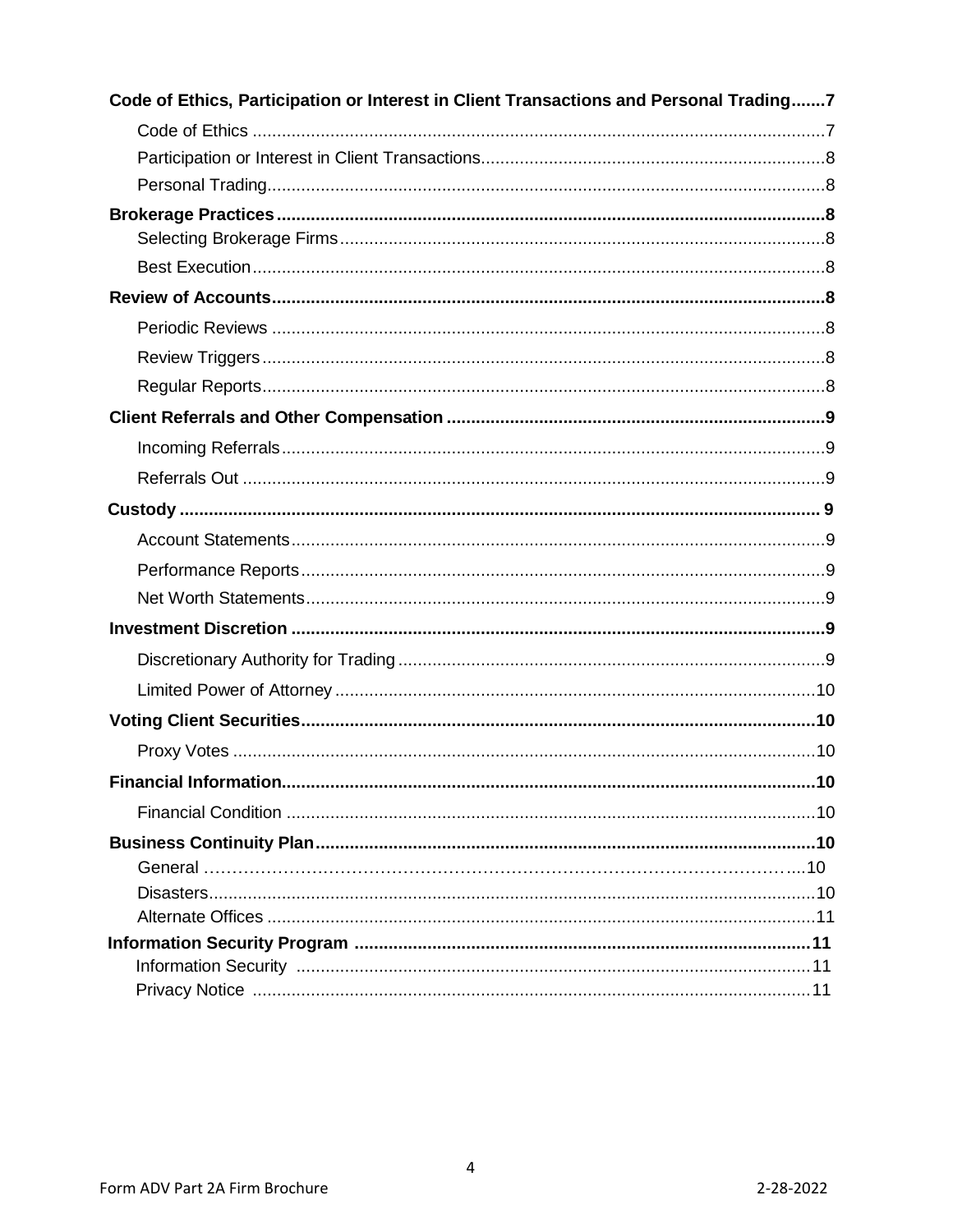## <span id="page-4-0"></span>**Item 4 Advisory Business**

### <span id="page-4-1"></span>**Firm Description**

Aegis Capital Corporation., ("Aegis") was founded in 1984.

Aegis is engaged in a number of financial services businesses, including the offering of investment advisory services, annuities, insurance, stocks, bonds, mutual funds, and investment banking. Aegis is registered as a broker-dealer and investment adviser with the U.S. Securities and Exchange Commission (the "SEC") and is a member of the Financial Industry Regulatory Authority ("FINRA"). While Aegis earns income from its Fee Accounts through a quarterly asset-based fee, it may also charge a commission to cover the cost of acquisition or sale of securities in a client's account. The fee clients pay will vary depending on the investment advisory program selected.

Investment advice is an integral part of financial planning. In addition, Aegis advises clients regarding cash flow, college planning, retirement planning, tax planning and estate planning.

**Investing in securities involves risk of loss that clients should be prepared to bear. The investment performance and success of any particular investment cannot be predicted or guaranteed, and the value of a client's investments will fluctuate due to market conditions and other factors. Investments are subject to various risks including, but not limited to, market, liquidity, currency, economic and political risks, and will not necessarily be profitable. Past performance of investments is not indicative of future performance.**

Periodic account reviews are communicated to clients to provide reminders of the specific courses of action that need to be taken. More frequent reviews occur but are not necessarily communicated to the client unless immediate changes are recommended.

Other professionals (e.g., lawyers, accountants, insurance agents, etc.) are engaged directly by the client on an as-needed basis. Conflicts of interest will be disclosed to the client in the event they should occur. Please see Aegis' form CRS and Supplemental Disclosure document regarding conflicts of interest.

The initial meeting is free of charge and is considered an exploratory, information gathering interview to determine the extent to which financial planning and investment management may be beneficial to the client.

#### <span id="page-4-2"></span>**Principal Owners**

The principal owner of Aegis is Mr. Robert J. Eide.

#### <span id="page-4-3"></span>**Types of Advisory Services**

Aegis provides investment ad v is o r y services, also known as asset management services, manages investment advisory accounts and furnishes investment advice through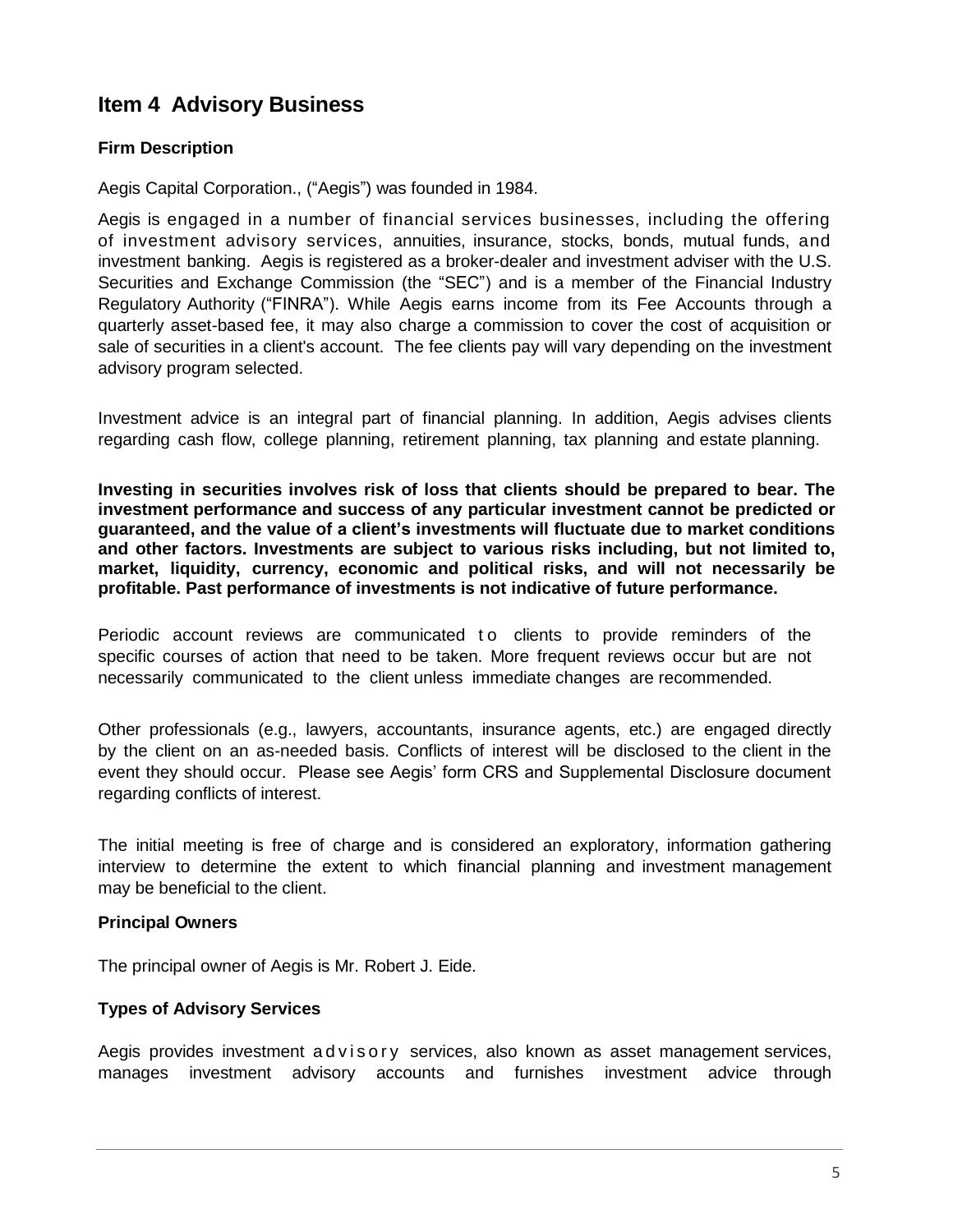consultations.

As of December 31, 2020 Aegis manages approximately \$761,268,877.63 in assets for approximately 1466 clients. Approximately \$303,106,483 is managed on a discretionary basis, and \$458,162,394 is managed on a non-discretionary basis.

### <span id="page-5-0"></span>**Advisor Managed Program**

To participate in the Program, clients are required to complete and execute the Aegis investment advisory client agreement (the "Client Agreement") for any Program account(s). In the Client Agreement, clients grant Aegis authority to manage their accounts on a discretionary basis, subject only to any reasonable investment restrictions and/or any written investment guidelines or policies that the client has provided to Aegis and Aegis has accepted by notifying the client in writing of such acceptance. Each client's grant of discretion to Aegis typically includes the client's authorization of Aegis to invest in securities and other investments of any nature whatsoever, at the time and in the manner that Aegis determines, and to act on the client's behalf in all other matters necessary or incidental to the handling of the account, without having to first obtain an "order" from the client or discussing these transactions or actions with the client in advance. One or more Aegis Advisors, who are employees/contractor and registered representatives of Aegis, will be directly responsible for making the investment decisions for the account and will be reasonably available to discuss the management of the account with the client. Each Advisor typically manages his or her clients' Program accounts in accordance with the Advisor's individual investment style(s) and strategy or strategies, taking into consideration each client's financial situation and investment objective for the Program account.

#### **Advisor Directed Program**

To participate in the Program, clients are required to complete and execute the Aegis investment advisory client agreement (the "Client Agreement") for the Program account(s), one or more Aegis Advisors, who are employees/consultants and registered representatives of Aegis, will advise the client's account in the Program on a nondiscretionary basis and provide information and advice in accordance with the client's investment objective and risk tolerance. This advice may include recommendations to purchase or sell assets in the account; however, the client retains sole discretion for final investment decisions, including selecting securities in which to invest and quantities to purchase and/or sell. Because Program accounts are advised on a nondiscretionary basis, the client's Advisor will purchase, sell or otherwise trade securities or other investments for the account only after the client has instructed Aegis to effect the transaction.

Upon the client's request, Aegis may (i) assist the client in the review, evaluation and/or formulation of the client's investment objective and risk tolerance and/or (ii) identify for the client a target asset allocation for the account based on information the client provides to Aegis and assist the client in connection with portfolio construction. The client is solely responsible for making all decisions regarding the adoption and implementation of the client's investment objective, risk tolerance and target asset allocation. When the client adopts a particular target asset allocation, the actual asset allocation of the client's Program account may change over time due to fluctuations in the market value of account assets, client additions or withdrawals and/or investment decisions by the client that deviate from Aegis' advice or the target allocation. A change in the information provided to Aegis or other circumstances may warrant a change to the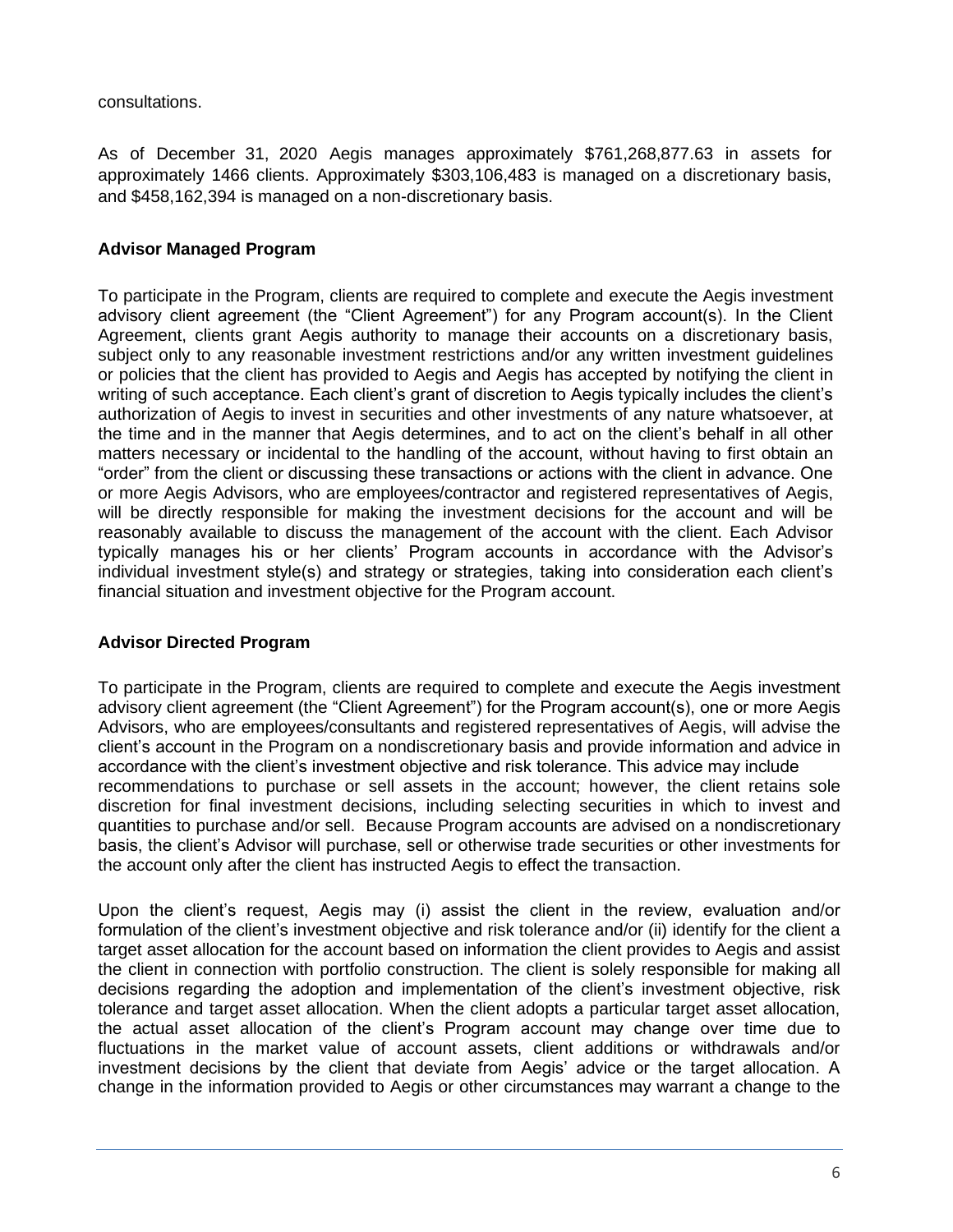client's investment objective, risk tolerance or target asset allocation. Generally, Aegis will contact the client semi-annually to review the Program account ("Portfolio Review") to assist the client in ensuring that the account remains consistent with the client's investment objective and risk tolerance and within appropriate asset allocation parameters and other Program guidelines. The client retains final decision-making authority and responsibility for the selection of, and any changes to, the investment objective, risk tolerance, the target and/or actual asset allocation, and the particular securities and other assets held in the account.

Aegis generally permits clients to place unsolicited orders for the purchase and/or sale of securities in Program accounts, subject to any limits, restrictions and/or conditions Aegis may choose to enforce on such orders and Aegis' right, in its sole discretion, to decline to accept or effect such an order in a Program account at any time, with or without prior notice to the client.

Aegis typically provides Program clients not only with investment advice but also with trade execution, clearing, settlement, custody and reporting services. In other words, Aegis in its capacity as a broker-dealer generally executes the trades for Program accounts and generally provides through RBC trade clearing and settlement services and custody of client assets in the Program, which includes receiving and crediting to Program accounts all interest, dividends and other distributions that RBC receives on assets in the accounts. When provided by RBC, these trade execution, clearing, settlement and custodial services may be included in the Program fee paid by the client. When they are provided by another executing broker-dealer or custodian – either because applicable law requires it or upon the client's request and Aegis' consent – they are not included in the Program fee, and the other broker-dealer and/or custodian are entirely responsible for the execution, clearing, and/or settlement of the transaction and/or custody of the client's Program account assets. When RBC executes transactions for Program clients, the division of RBC that handles the execution may receive compensation (or compensation credits) from Aegis.

In general (and as further discussed below), Aegis also provides clients with periodic written performance reviews of their accounts in the Program, which are also included in the Program fee paid by the client. However, certain Program accounts may not receive such reviews; in its discretion, Aegis may not provide a client with written performance reviews for a Program account if, for example, the account's assets are not custodied by RBC, or Aegis concludes that the nature of the investment strategy used or securities held in the account makes valuation, performance measurement or performance benchmarking too difficult, infeasible or insufficiently valid or useful to the client.

#### **Tailored Relationships**

The goals and objectives for each client are documented in our client relationship management system. Investment policy statements are created that reflect the stated goals and objective. Clients may impose restrictions on investing in certain securities or types of securities.

Agreements may not be assigned without client consent.

### **Types of Agreements**

The following agreements define the typical client relationships.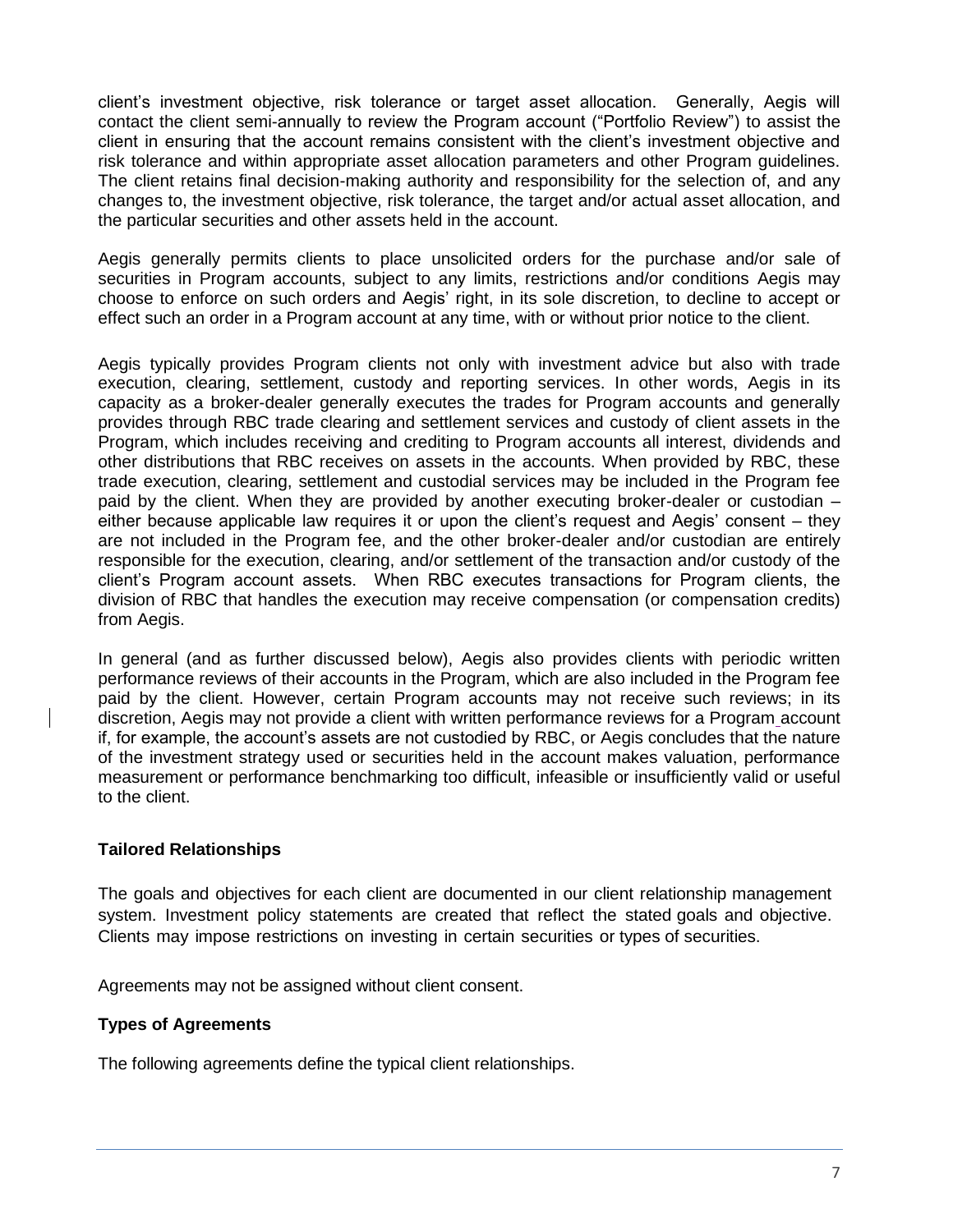#### <span id="page-7-0"></span>**Financial Planning Agreement**

A financial plan is designed to help the client with all aspects of financial planning without ongoing investment management after the financial plan is completed.

The financial plan may include, but is not limited to: a net worth statement; a cash flow statement; a review of investment accounts, including reviewing asset allocation and providing repositioning recommendations; strategic tax planning; a review of retirement accounts and plans including recommendations; a review of insurance policies and recommendations for changes, if necessary; one or more retirement scenarios; estate planning review and recommendations; and education planning with funding recommendations.

Detailed investment advice and specific recommendations are provided as part of a financial plan. Implementation of the recommendations is at the discretion of the client.

In the event that the client's situation is substantially different than disclosed at the initial meeting, a revised fee will be provided for mutual agreement. The client must approve the change of scope in advance of the additional work being performed when a fee increase is necessary.

#### <span id="page-7-1"></span>**Advisory Service Agreement**

Most clients choose to have Aegis manage their assets in order to obtain ongoing in- depth advice and life planning. All aspects of the client's financial affairs are reviewed. Realistic and measurable goals are set and objectives to reach those goals are defined. As goals and objectives change over time, suggestions are made and implemented on an ongoing basis.

The scope of work and fee for an Advisory Service Agreement is provided to the client in writing prior to the start of the relationship. An Advisory Service Agreement includes cash flow and investment management.

The annual Advisory Service Agreement fee is based on a percentage of the investable assets. Although the Advisory Service Agreement is an ongoing agreement and constant adjustments are required, the length of service to the client is at the client's discretion. The client or the investment manager may terminate an Agreement by written notice to the other party. At termination, fees will be billed on a pro rata basis for the portion of the quarter completed. The portfolio value at the completion of the prior full billing quarter is used as the basis for the fee computation, adjusted for the number of days during the billing quarter prior to termination.

#### <span id="page-7-2"></span>**Asset Management**

Assets are invested in load, load-waived, and no-load/low-load mutual funds and exchangetraded funds. Fund companies charge each fund shareholder an investment management fee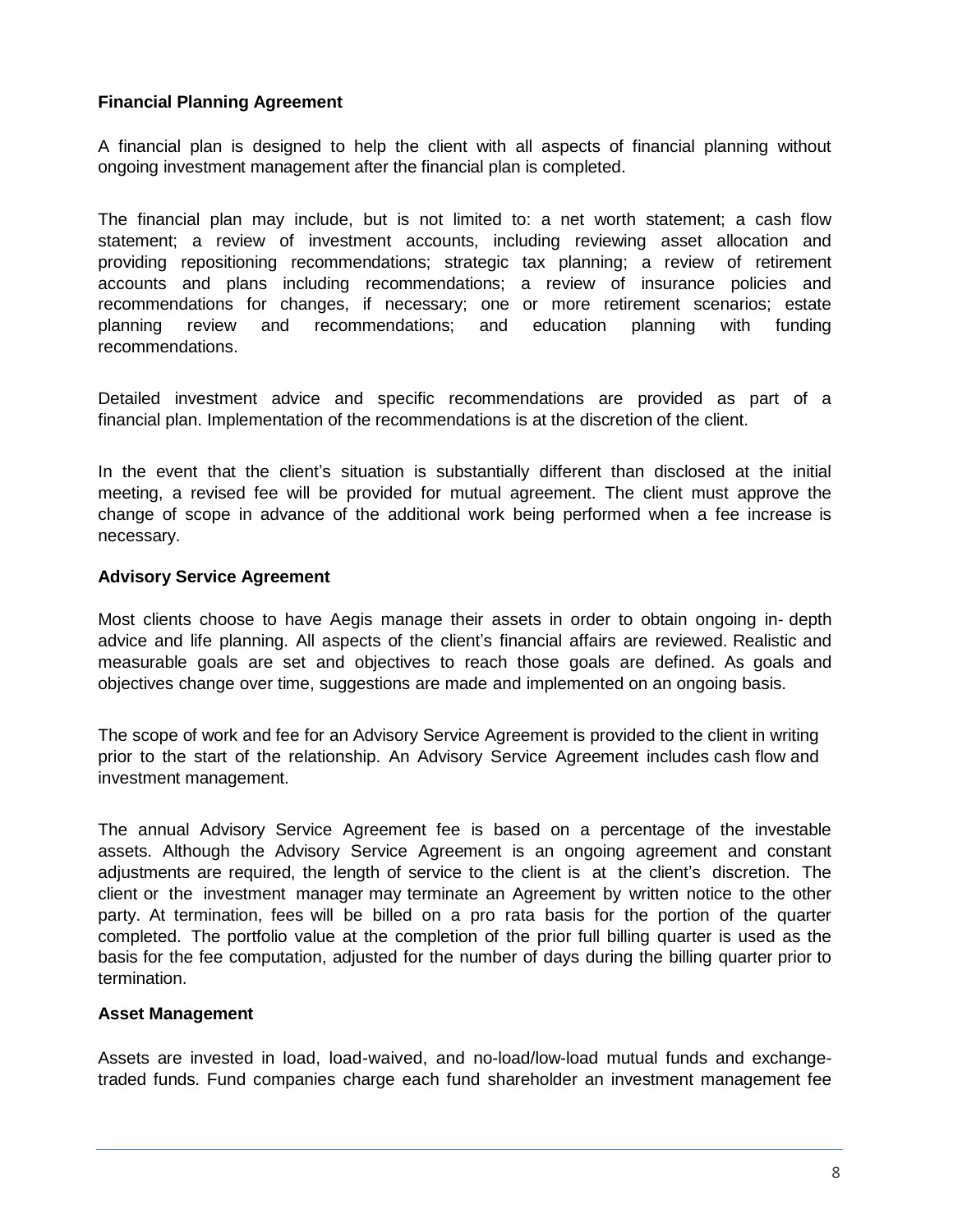that is disclosed in the fund prospectus.

Investments may also include: equities (stocks), warrants, corporate debt securities, commercial paper, certificates of deposit, municipal securities, investment company securities (variable life insurance, variable annuities, and mutual funds shares), U. S. government securities and interests in partnerships.

#### <span id="page-8-0"></span>**Termination of Agreement**

A Client may terminate any of the aforementioned agreements at any time by notifying Aegis in writing and paying the rate for the time spent on the investment advisory engagement prior to notification of termination. If the client made an advance payment, Aegis will refund any unearned portion of the advance payment.

Aegis may terminate any of the aforementioned agreements at any time by notifying the client in writing. If the client made an advance payment, Aegis will refund any unearned portion of the advance payment.

### <span id="page-8-1"></span>*Item 5* **Fees and Compensation**

#### **Description**

Aegis bases its fees on a percentage of assets under management.

If the transaction costs are charged to the client (Unbundled Program only):

On the first \$250,000 of assets the maximum fee is 2.50%, on the next \$750,000 the maximum fee is 2.25% and any assets over \$1,000,000 the maximum fee is 2.00%.

If the transaction costs are charged to the advisor:

On the first \$250,000 of assets the maximum fee is 3.00%, on the next \$750,000 the maximum fee is 2.75% and any assets over \$1,000,000 the maximum fee is 2.50%.

The transaction cost is \$35.00 per, but may vary, see client agreement. A fee per transaction is charged by Aegis Capital Corp. broker dealer for executing transactions.

#### **Fee Billing**

Investment management fees are billed quarterly, in advance, meaning that we invoice you before the three-month billing period has begun. Payment in full is expected upon invoice presentation. Fees are usually deducted from a designated client account to facilitate billing. The client must consent in advance to direct debiting of their investment account.

#### <span id="page-8-2"></span>**Other Fees**

Custodians may charge transaction fees on purchases or sales of certain mutual funds, exchange-traded funds or ther securities. The Fee also does not cover certain costs or charges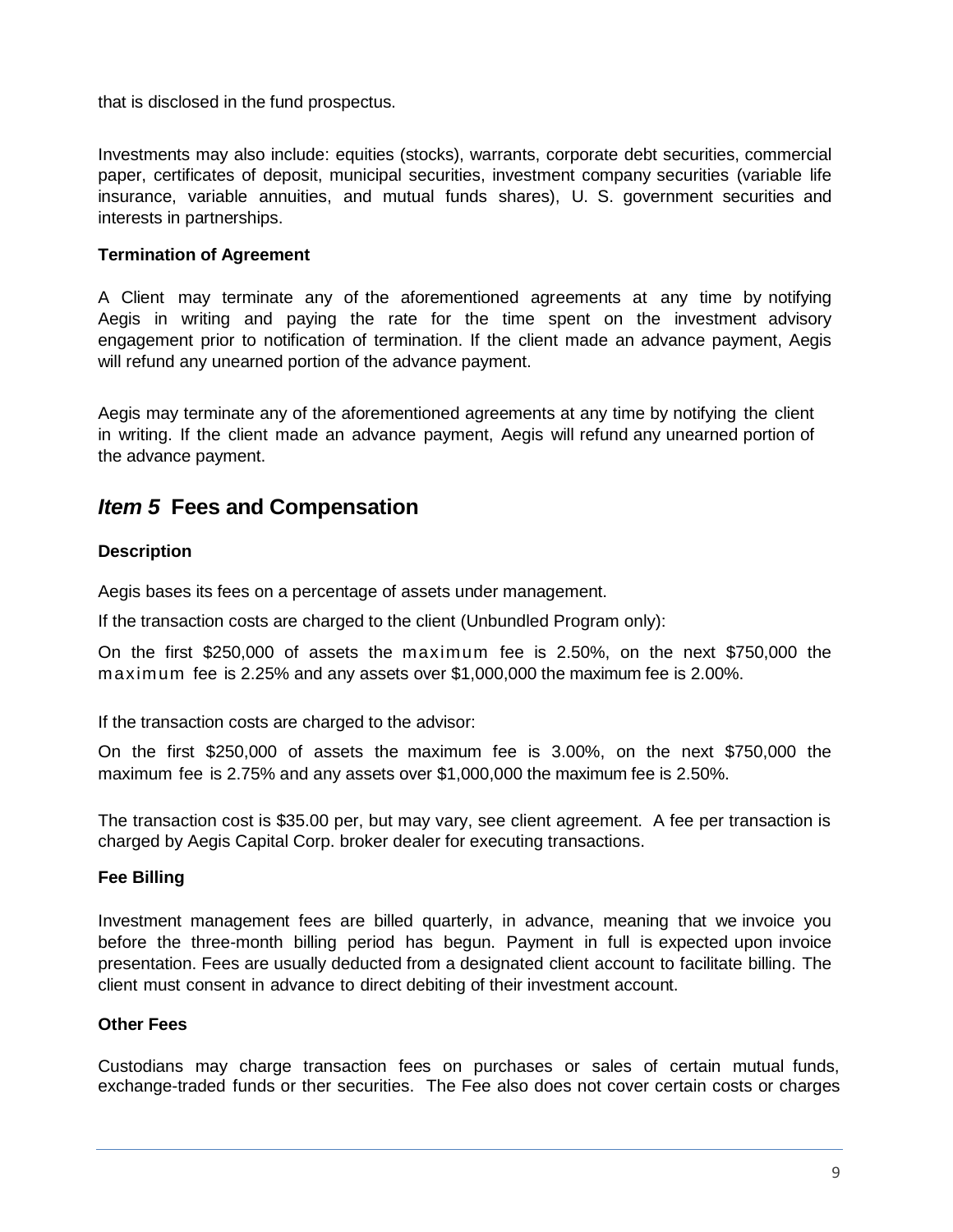that may be imposed by RBC or third parties, including costs associated with using margin (including margin interest), exchanging foreign currencies, borrowing fees on short sales, odd-lot differentials, activity assessment fees, transfer taxes, exchange fees, wire transfer fees, postage fees, auction fees, foreign clearing, and other fees or taxes required by law.

Aegis, in its sole discretion, may waive its minimum fee and/or charge a lesser investment advisory fee based upon certain criteria (e.g., historical relationship, type of assets, anticipated future earning capacity, anticipated future additional assets, dollar amounts of assets to be managed, related accounts, account composition, negotiations with clients, etc.).

New Advisory Service Agreement fees are calculated on a formula basis and adjusted for complexity of individual situations.

#### <span id="page-9-0"></span>**Expense Ratios**

Mutual funds generally charge a management fee for their services as investment managers. The management fee is called an expense ratio. For example, an expense ratio of 0.50 means that the mutual fund company charges 0.5% for their services. These fees are in addition to the fees paid by you to Aegis.

Performance figures quoted by mutual fund companies in various publications are after their fees have been deducted.

#### <span id="page-9-1"></span>**Past Due Accounts and Termination of Agreement**

Aegis reserves the right to terminate any financial advisory engagement where a client has willfully concealed or has refused to provide pertinent information about financial situations when necessary and appropriate, in Aegis' judgment, to providing proper financial advice.

If an agreement is terminated in the middle of a billing quarter, a pro-rated fee, based upon the number of trading days in the quarter, will be refunded to the customer's account.

Aegis does not received compensation in any fee-based accounts for the sale of securities or other investment products, including asset-based sales charges or service fees from the sale of mutual funds.

### <span id="page-9-2"></span>*Item 6* **Performance-Based Fees**

#### <span id="page-9-3"></span>**Sharing of Capital Gains**

Fees are not based on a share of the capital gains or capital appreciation of managed securities.

Aegis does not use a performance-based fee structure because of the potential conflict of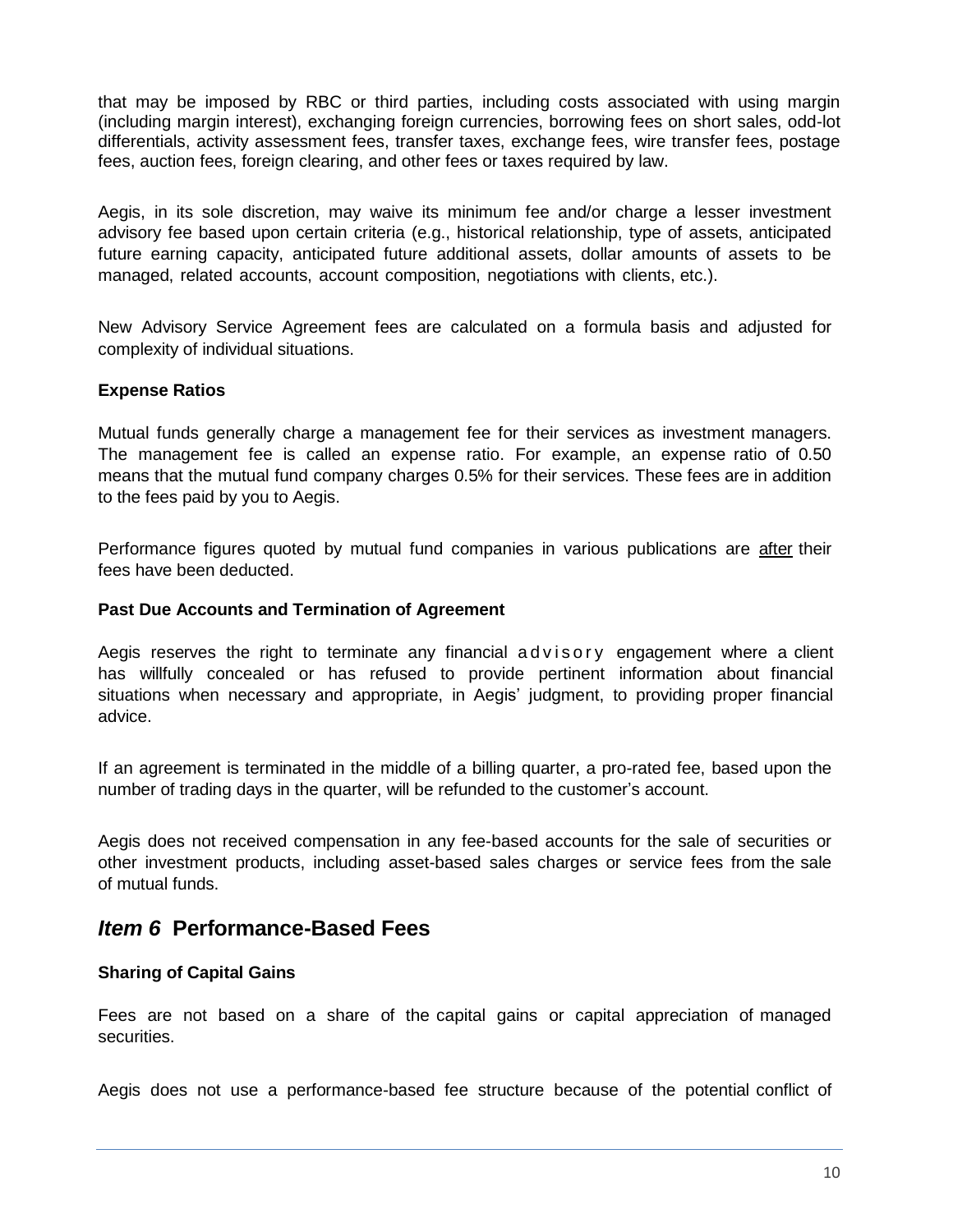interest. Performance-based compensation may create an incentive for the adviser to recommend an investment that may carry a higher degree of risk to the client.

## <span id="page-10-0"></span>**Item 7 Types of Clients**

### **Description**

Aegis generally provides investment advice to individuals, pension and profit-sharing plans, trusts, estates, or charitable organizations, corporations or business entities.

Client relationships vary in scope and length of service.

#### **Account Minimums**

Aegis does not require a minimum account size to enter into an agreement with a client.

## <span id="page-10-1"></span>**Item 8 Methods of Analysis, Investment Strategies and Risk of Loss**

#### <span id="page-10-2"></span>**Methods of Analysis**

Security analysis methods may include charting, fundamental analysis, technical analysis, and cyclical analysis.

The main sources of information include financial newspapers, magazines, inspections of corporate activities, research materials prepared by third-parties, corporate rating services, timing services, annual reports, prospectuses, and filings with the Securities and Exchange Commission, the World Wide Web and company press releases.

#### <span id="page-10-3"></span>**Investment Strategies**

The investment strategy for a specific client is based upon the objectives stated by the client during consultations. The client may change these objectives at any time. Each client executes an Investment Policy Statement that documents their objectives and their desired investment strategy.

Other strategies may include long-term purchases, short-term purchases, trading, short sales, margin transactions, and option writing and buying (including covered options, uncovered options or spreading strategies).

#### <span id="page-10-4"></span>**Risk of Loss**

All investment programs have certain risks that are borne by the investor.

Our investment approach constantly keeps the risk of loss in mind. Investors face the following investment risks: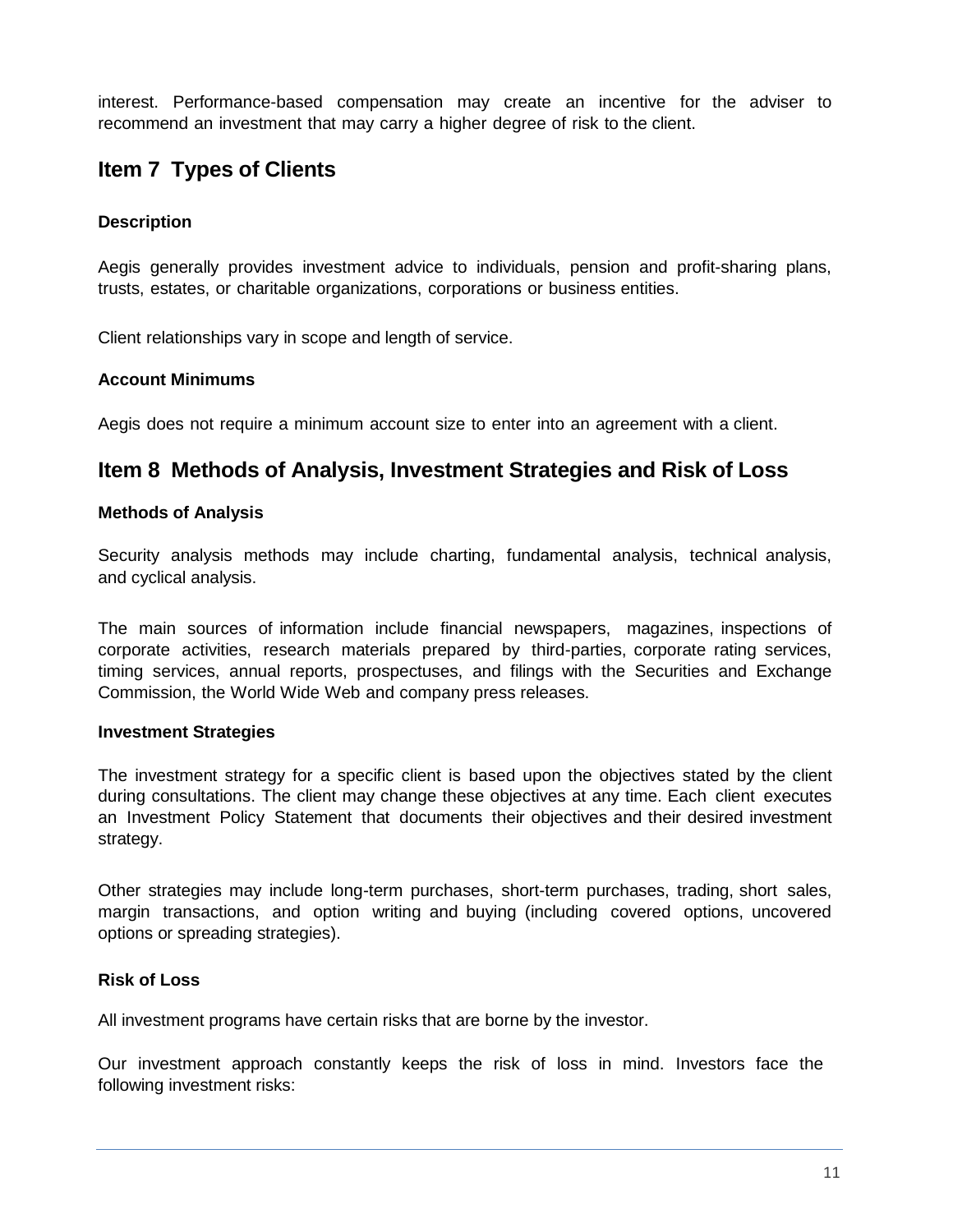- Interest-rate Risk: Fluctuations in interest rates may cause investment prices to fluctuate. For example, when interest rates rise, yields on existing bonds become less attractive, causing their market values to decline.
- Market Risk: The price of a security, bond, or mutual fund may drop in reaction to tangible and intangible events and conditions. This type of risk is caused by external factors independent of a security's particular underlying circumstances. For example, political, economic and social conditions may trigger market events.
- Inflation Risk: When any type of inflation is present, a dollar today will not buy as much as a dollar next year, because purchasing power is eroding at the rate of inflation.
- Currency Risk: Overseas investments are subject to fluctuations in the value of the dollar against the currency of the investment's originating country. This is also referred to as exchange rate risk.
- Reinvestment Risk: This is the risk that future proceeds from investments may have to be reinvested at a potentially lower rate of return (i.e. interest rate). This primarily relates to fixed income securities.
- Business Risk: These risks are associated with a particular industry or a particular company within an industry. For example, oil-drilling companies depend on finding oil and then refining it, a lengthy process, before they can generate a profit. They carry a higher risk of profitability than an electric company, which generates its income from a steady stream of customers who buy electricity no matter what the economic environment is like.
- Liquidity Risk: Liquidity is the ability to readily convert an investment into cash. Generally, assets are more liquid if many traders are interested in a standardized product. For example, Treasury Bills are highly liquid, while real estate properties are not.
- Financial Risk: Excessive borrowing to finance a business' operations increases the risk of profitability, because the company must meet the terms of its obligations in good times and bad. During periods of financial stress, the inability to meet loan obligations may result in bankruptcy and/or a declining market value.

## **Item 9 Disciplinary Information**

### <span id="page-11-0"></span>**Legal and Disciplinary**

On November 8, 2021, without admitting or denying the findings, the Firm entered into an Acceptance, Waiver and Consent, that it failed to establish, maintain and enforce a supervisory system reasonably designed to achieve compliance with the suitability requirements of FINRA Rule 2111 as it pertains to trading in customer accounts. The Firm was fined \$1,050,000 and agreed to pay restitution to certain customers in the amount of \$1,692,256,44.

On March 10, 2021, without admitting or denying the findings, the Firm entered into an Acceptance, Waiver and Consent, that it failed to use reasonable diligence to ascertain the best market for a subject security and buy or sell in such market so that the resultant price to the customer was as favorable as possible under prevailing market conditions in connection with corporate bond transactions. The Firm was fined \$80,000 and ordered to pay \$43,912.89 plus interest in restitution to certain customers.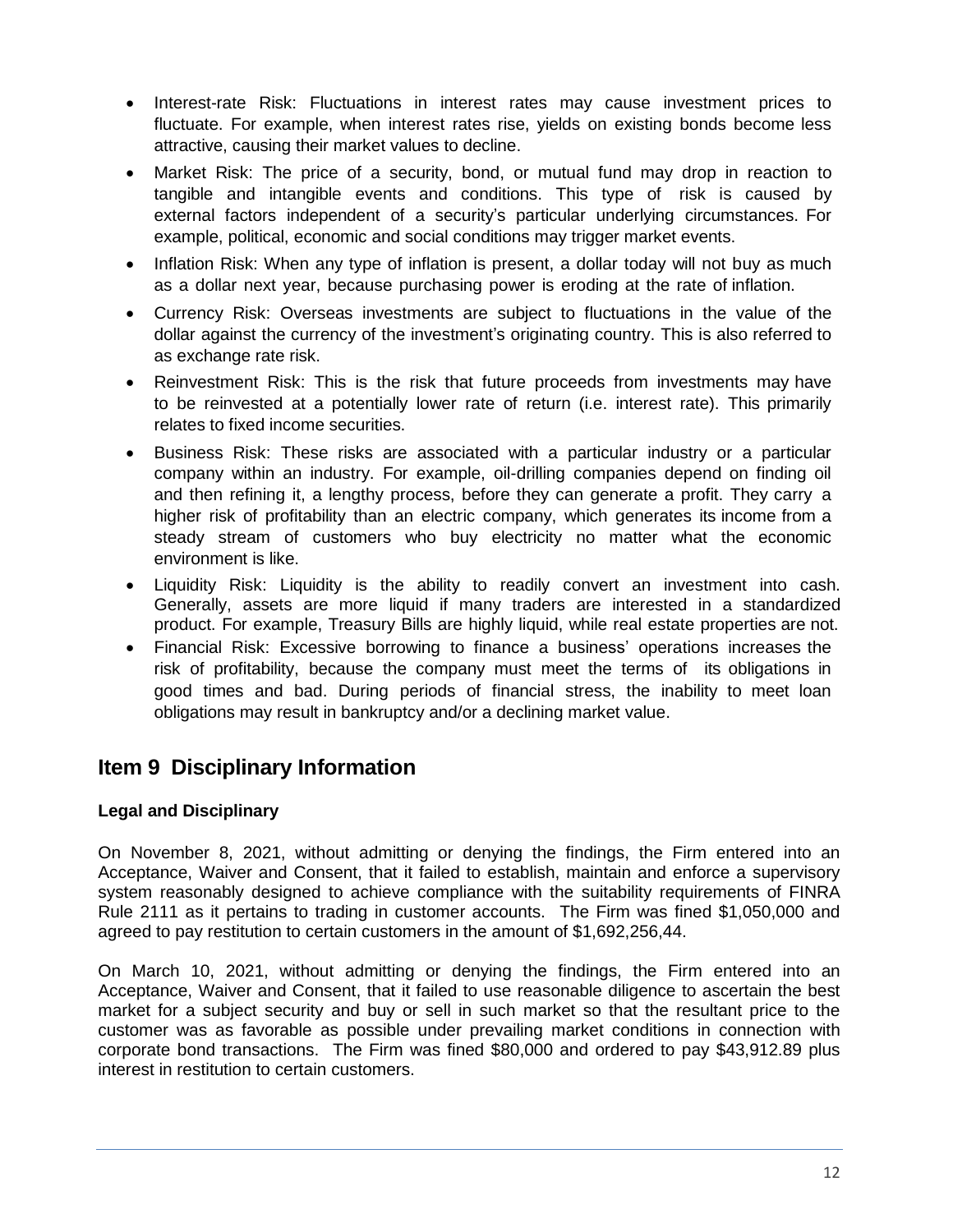On March 28, 2018, the Firm entered into a settlement agreement with the Securities and Exchange Commission and the Firm entered into an Acceptance, Waiver and Consent with FINRA whereby the Firm was found to have failed to file suspicious activity reports (SARS) on transactions when it knew, suspected, or had reason to suspect that the transactions involved the use of the Firm to facilitate fraudulent activity or had no business or apparent lawful purpose. The Firm was fined \$750,000 by the SEC and \$550,000 by FINRA. There was no finding of any customer harm.

On August 3, 2015, without admitting or denying the allegations, the Firm entered into a Consent Order, that it liquidated shares of microcap stocks that customers deposited into their accounts at the Firm and the shares were not registered with the SEC nor were the transactions exempt from registration. The Firm was fined \$950,000. There was no finding of any customer harm.

On June 5, 2015, without admitting or denying the findings, the Firm entered into an Acceptance, Waiver and Consent, a) the Firm failed to immediately display certain customer limit orders in over-the-counter (OTC) equity securities; b) the Firm failed to contemporaneously execute certain customer orders in OTC equity securities have it traded those securities for its own marketmaking or proprietary account at a price that could have satisfied the customers' order; c) the Firm failed to execute certain customer orders fully and promptly, failed to ascertain the best interdealer market price and failed to update its written supervisory procedures concerning market order timeliness, rendering those sections deficient; and d) the Firm failed to accurately reflect that certain orders were solicited and/or executed using discretionary authority. The Firm was fined \$85,000 and agreed to pay \$2,537.22 plus interest in restitution to customers.

## <span id="page-12-0"></span>**Item 10 Other Financial Industry Activities and Affiliations**

### <span id="page-12-1"></span>**Financial Industry Activities**

Aegis is registered as a broker-dealer and investment adviser with the U.S. Securities and Exchange Commission (the "SEC") and is a member of the Financial Industry Regulatory Authority ("FINRA"). All Advisors in the Program and their supervisors are registered with FINRA as registered representatives of Aegis in its capacity as a broker-dealer.

### <span id="page-12-2"></span>**Affiliations**

Aegis is dually registered as an investment advisor and securities broker- dealer. Aegis does not have any other arrangements that are material to its advisory business or its clients with a related person who is an investment company, other investment advisor, financial planning firm, commodity pool operator, commodity trading adviser or futures commission merchant, banking or thrift institution, accounting firm, law firm, inspension consultant, real estate broker or dealer, or an entity that creates or packages limited partnerships.

Aegis has an affiliated insurance acency, Aegis General Agency, offering fixed insurance products.

## <span id="page-12-3"></span>**Item 11****Code of Ethics, Participation or Interest in Client Transactions and Personal Trading**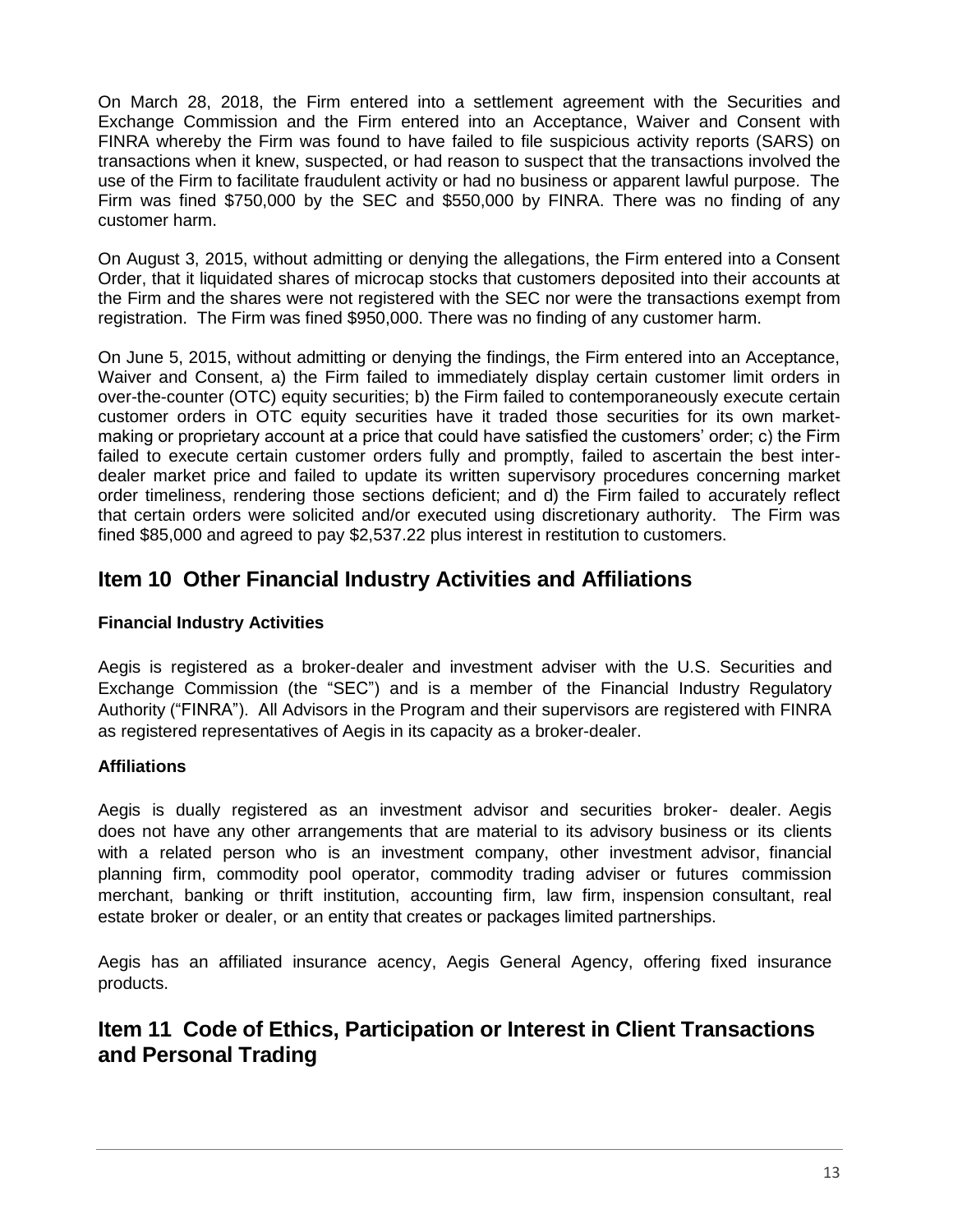#### <span id="page-13-0"></span>**Code of Ethics**

Aegis Capital has a simple, basic Code of Ethics, which is disseminated to all affiliated personnel and any client or prospective client upon request. Activities by anyone, from senior management to clerical staff, violating this Code of Ethics will not be tolerated. Every aspect of our business will be conducted in a fair, lawful and ethical manner. Sufficient internal controls have been implemented to ensure that all reasonable efforts are taken at all times to deter and detect any activities which do not meet the highest standards of ethical behavior. Senior management is committed to working with Compliance and all registered individuals to ensure the existence and awareness of a strong and committed compliance culture. Our leadership will consistently be such that we will instill ethical behavior throughout the firm and make it known that anyone acting in a manner less than what is expected will be sanctioned or terminated. Strict compliance with all laws and regulations governing the securities industry is paramount. Senior management will continue to ensure that the procedures in place are acceptable in terms of making determinations regarding the qualifications, experience and training of all individuals prior to assigning them any supervisory responsibilities.

#### <span id="page-13-1"></span>**Participation or Interest in Client Transactions**

Aegis and its employees may buy or sell securities that are also held by clients. Employees may not trade their own securities ahead of client trades. Employees comply with the provisions of the Firm's Written Supervisory Procedures.

#### <span id="page-13-2"></span>**Personal Trading**

Employee personal trading is reviewed by the Branch managers at the various locations to ensure that the personal trading of employees does not affect the markets, and that clients of the firm receive preferential treatment.

### <span id="page-13-3"></span>**Item 12 Brokerage Practices**

#### <span id="page-13-4"></span>**Selecting Brokerage Firms**

Aegis uses its broker-dealer as a brokerage firm to service its clients trading execution. Aegis does not recommend a specific custodian.

#### <span id="page-13-5"></span>**Best Execution**

The Firm conducts regular reviews of its execution quality to determine whether the Firm is meeting its obligation for best execution of customer orders. This includes orders that are routed to other broker-dealers on an automated, non-discretionary basis as well as when the Firm directs order flow. The Firm must use reasonable diligence to determine the best market for the security so the resulting price is as favorable as possible under prevailing market conditions.

## <span id="page-13-6"></span>**Item 13 Review of Accounts**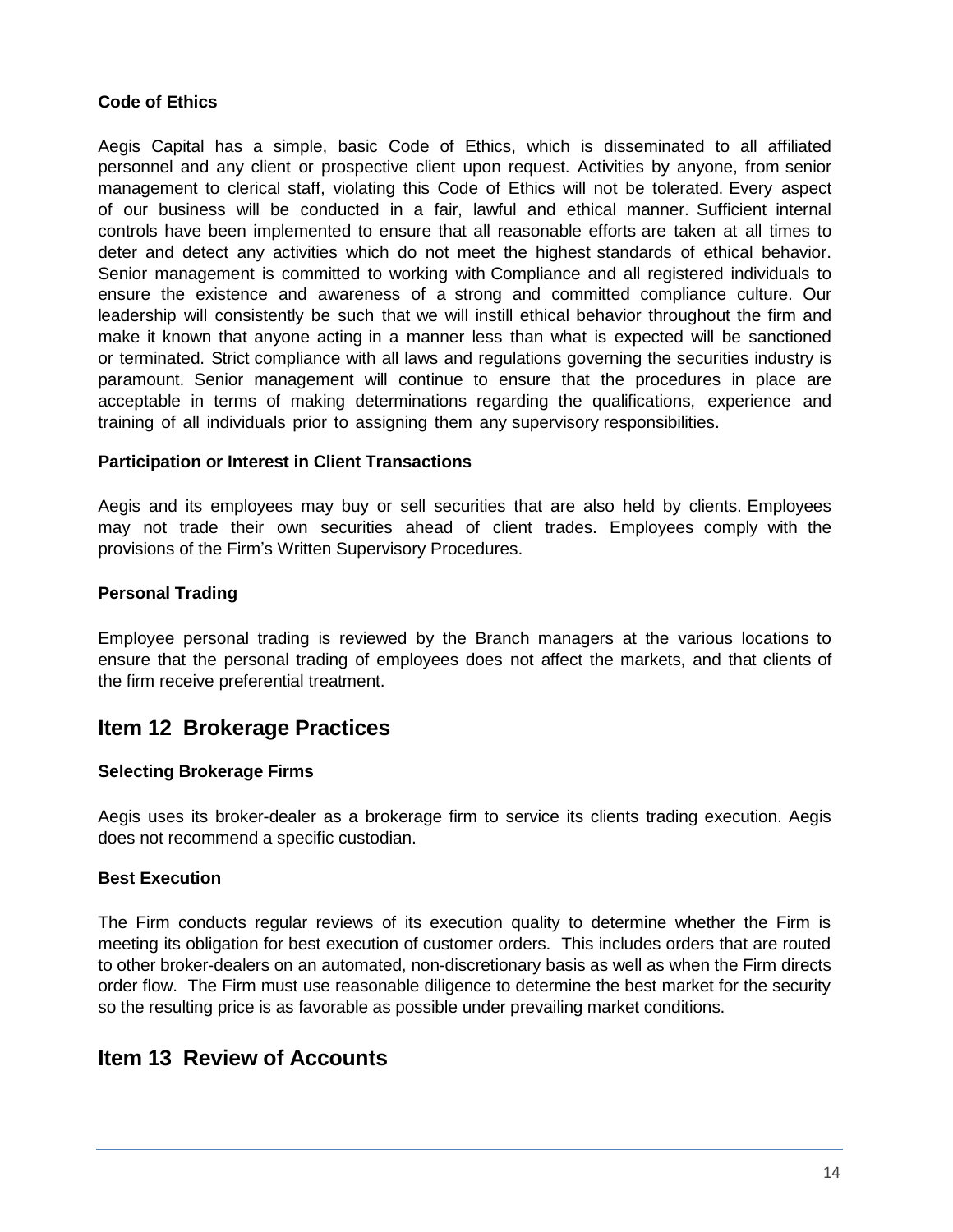#### <span id="page-14-0"></span>**Periodic Reviews**

Account reviews are performed regularly by a registered branch principal and account reviews may be performed more frequently when market conditions dictate.

#### <span id="page-14-1"></span>**Review Triggers**

Other conditions that may trigger a review are changes in the tax laws, new investment information, and changes in a client's own situation.

#### <span id="page-14-2"></span>**Regular Reports**

Account reviewers consider the client's current security positions and the likelihood that the performance of each security will contribute to the investment objectives of the client.

Clients receive periodic communications on at least an annual basis. The written updates may include a net worth statement, portfolio statement and a summary of objectives and progress towards meeting those objectives.

### <span id="page-14-3"></span>**Item 14 Client Referrals and Other Compensation**

#### <span id="page-14-4"></span>**Incoming Referrals**

Aegis has been fortunate to receive many client referrals over the years. The referrals come from current clients, accountants, employees, personal friends of employees and other similar sources. We directly compensate non-employee (outside) consultants, individuals, and/or entities (Solicitors) for client referrals. In order to receive a cash referral fee from our firm, Solicitors must comply with the requirements of the jurisdictions in which they operate. If you were referred to our firm by a Solicitor, you should have received a copy of this Disclosure Brochure along with the Solicitor's disclosure statement at the time of the referral. If you become a client, the Solicitor that referred you to our firm will receive a percentage of the advisor fee you pay our firm for as long as you are a client, or until such time as our agreement with the Solicitor expires. You will not pay additional fees because of this referral arrangement. Referral fees paid to a Solicitor are contingent upon your entering into an advisory agreement with our firm. Therefore, a Solicitor has a financial incentive to recommend our firm to you for advisory services. This creates a conflict of interest; however, you are not obligated to retain our firm for advisory services. Comparable services and/or lower fees may be available through other firms.

#### <span id="page-14-5"></span>**Referrals Out**

Aegis does not accept referral fees or any form of remuneration from other professionals when a prospect or client is referred to them.

#### **Other Compensation**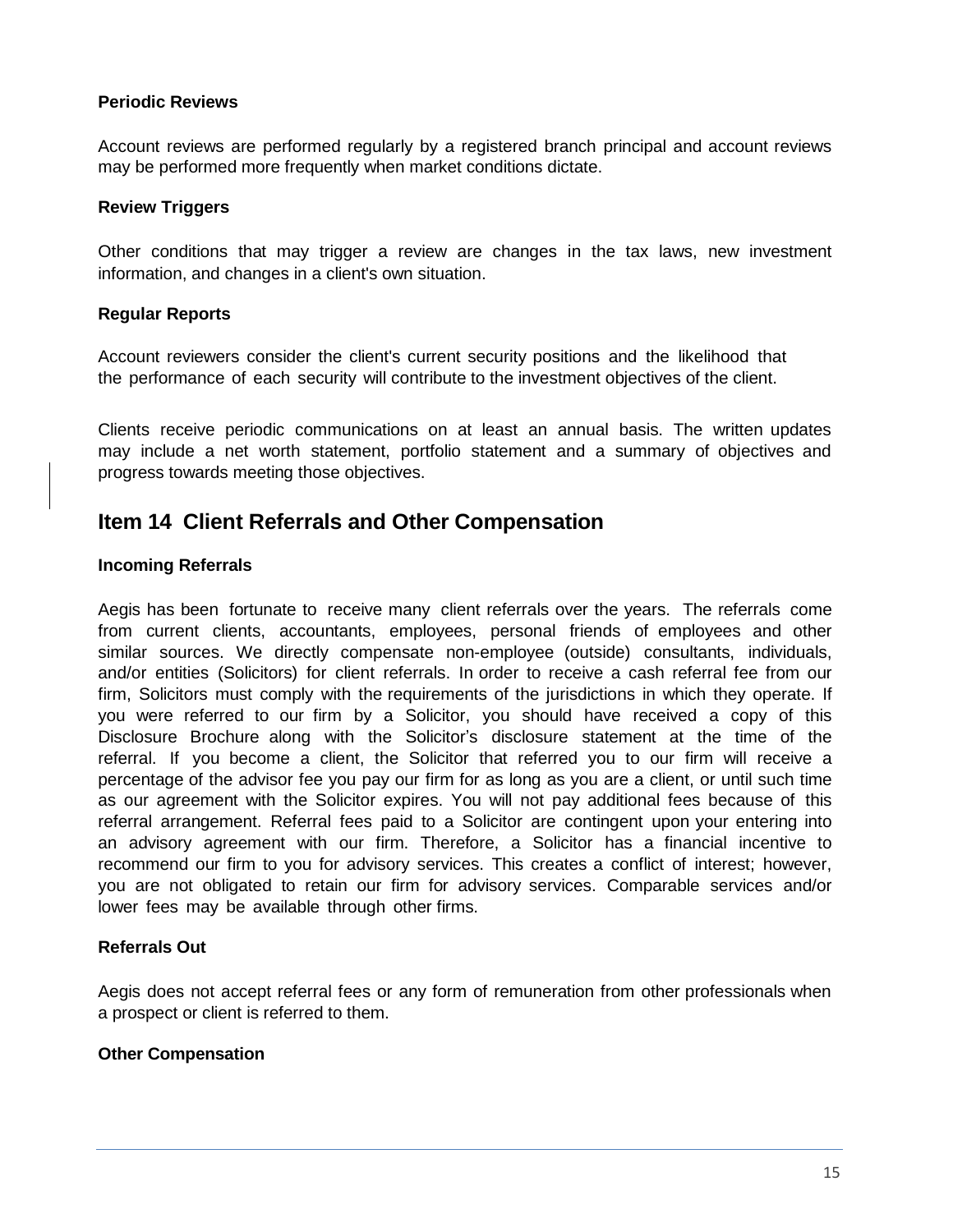Aegis is a dully registered investment adviser and introducing broker dealer, which clears on a fully disclosed bais through RBC Correspondent Services ("RBC CS"). RCB CS offers clients the ability to automatically swep uninvested cash from their accounts into RBC insured Deposits ("RBC ID") which offrs FDIC protection on cash balances up to \$5 million and FDIC coverage up to \$10 million for joint accounts. RBC ID, which is the default cash sweep program, sweeps cash into interest bearing accounts at multiple FDIC insured banks. The Agreement between RBC CS and Aegis dated June 1, 2016, discloses that RBC CS will credit Aegis each month a rebate based on the monthly average daily RBC Bank Deposit Program ("BDP") balance. Aegis will receive 50% of the Net BDP spread each month, with a minimum rebate of 4 basis points annualized.

## <span id="page-15-0"></span>**Item 15 Custody**

#### **Custody of Assets**

Aegis generally has custody of the assets of its affiliated pooled accounts. These accounts are subject to an annual audit by an independent public accountant that is registered with the Public Company Accounting Oversight Board. The audited financial statements are distributed to the investors in the pooled accounts.

Additionally, Aegis may be deemed to have custody of a client's assets to the extent the client authorizes Aegis to instruct the client's custodian to deduct advisory fees directly from the client's account. Clients will receive all account statements and billing invoices that are required in each jurisdiction, and they should carefully review those statements for accuracy.

#### <span id="page-15-1"></span>**Account Statements**

All assets are held at qualified custodians, which mean the custodians provide account statements directly to clients at their address of record at least quarterly.

#### <span id="page-15-2"></span>**Performance Reports**

Clients are urged to compare the account statements received directly from their custodians to the performance report statements provided by Aegis.

#### <span id="page-15-3"></span>**Net Worth Statements**

Clients are frequently provided net worth statements and net worth graphs that are generated from our client relationship management system. The net worth statements are used for long-term financial planning where the exact values of assets are not material to the financial planning tasks.

### <span id="page-15-4"></span>**Item 16 Investment Discretion**

#### <span id="page-15-5"></span>**Discretionary Authority for Trading**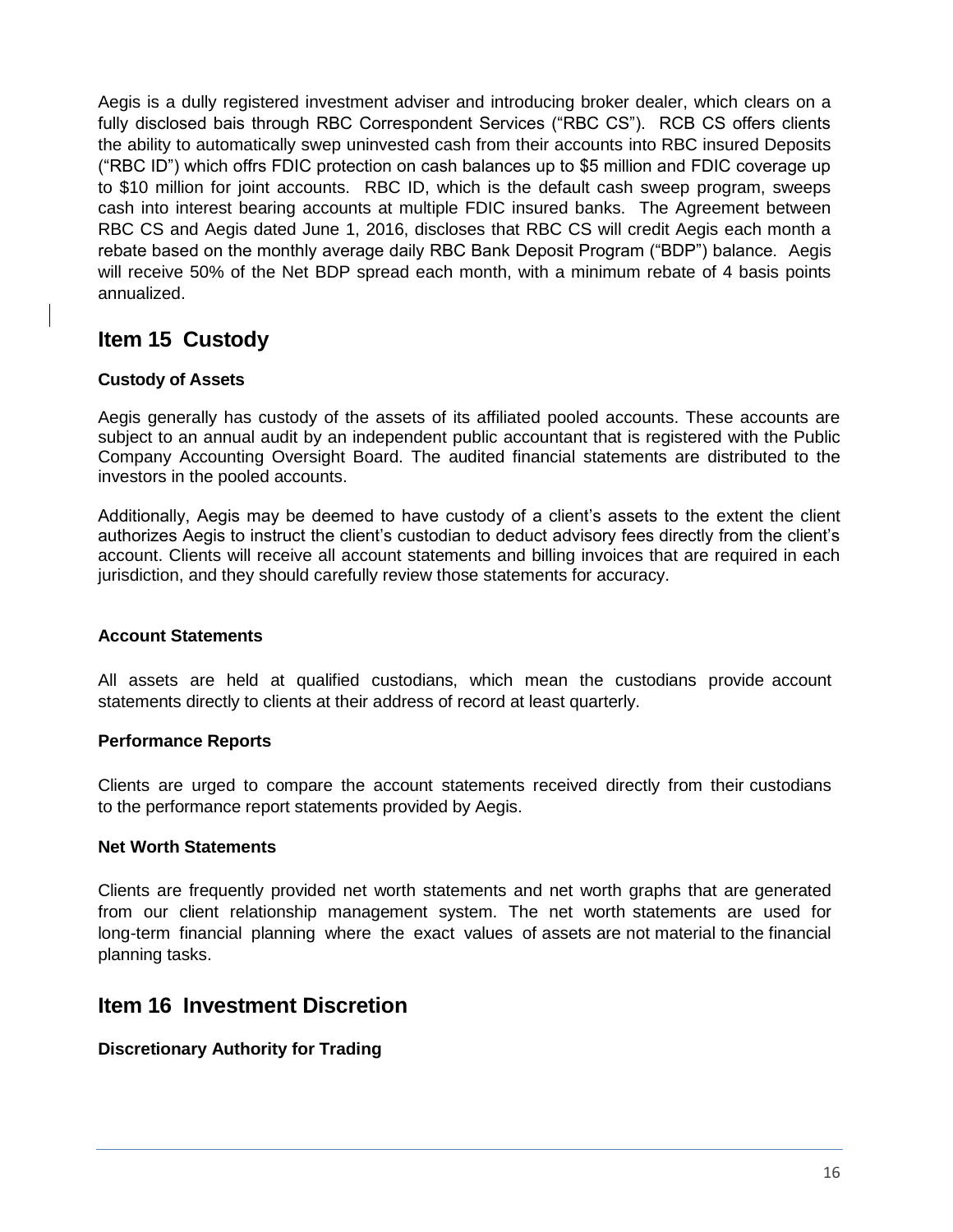Aegis accepts discretionary authority to manage securities accounts on behalf of clients. Aegis has the authority to determine, without obtaining specific client consent, the securities to be bought or sold, and the amount of the securities to be bought or sold. However, Aegis consults with the client prior to each trade to obtain concurrence if a blanket trading authorization has not been given.

### <span id="page-16-0"></span>**Limited Power of Attorney**

If a trading authorization is given, a limited power of attorney or trading authorization form is executed for this purpose.

## **Item 17 Voting Client Securities**

#### <span id="page-16-1"></span>**Proxy Votes**

Aegis does not vote proxies on securities. Clients are expected to vote their own proxies.

When assistance on voting proxies is requested, Aegis will provide recommendations to the Client. If a conflict of interest exists, it will be disclosed to the Client.

## <span id="page-16-2"></span>**Item 18****Financial Information**

#### <span id="page-16-3"></span>**Financial Condition**

Financial information is not required to be provided because Aegis does not solicit or require prepayent of fees of more than \$1,200 per client, six months or more in advance. Aegis has not been subject to a bankruptcy petition anytime during the past 10 years nor is there a financial condition that is likely to impair our ability to meet contractual commitments to clients.

## <span id="page-16-4"></span>**Business Continuity Plan**

#### <span id="page-16-5"></span>**General**

Aegis has a Business Continuity Plan in place that provides detailed steps to mitigate and recover from the loss of office space, communications, services or key people. The business continuity plan can be found on the Aegis website [\(www.aegiscapcorp.com\)](http://www.aegiscapcorp.com/).

#### <span id="page-16-6"></span>**Disasters**

The Business Continuity Plan covers natural disasters such as snowstorms, hurricanes, tornados, and flooding. The Plan covers man-made disasters such as loss of electrical power, loss of water pressure, fire, bomb threat, nuclear emergency, chemical event, biological event, T-1 communications line outage, Internet outage, railway accident and aircraft accident